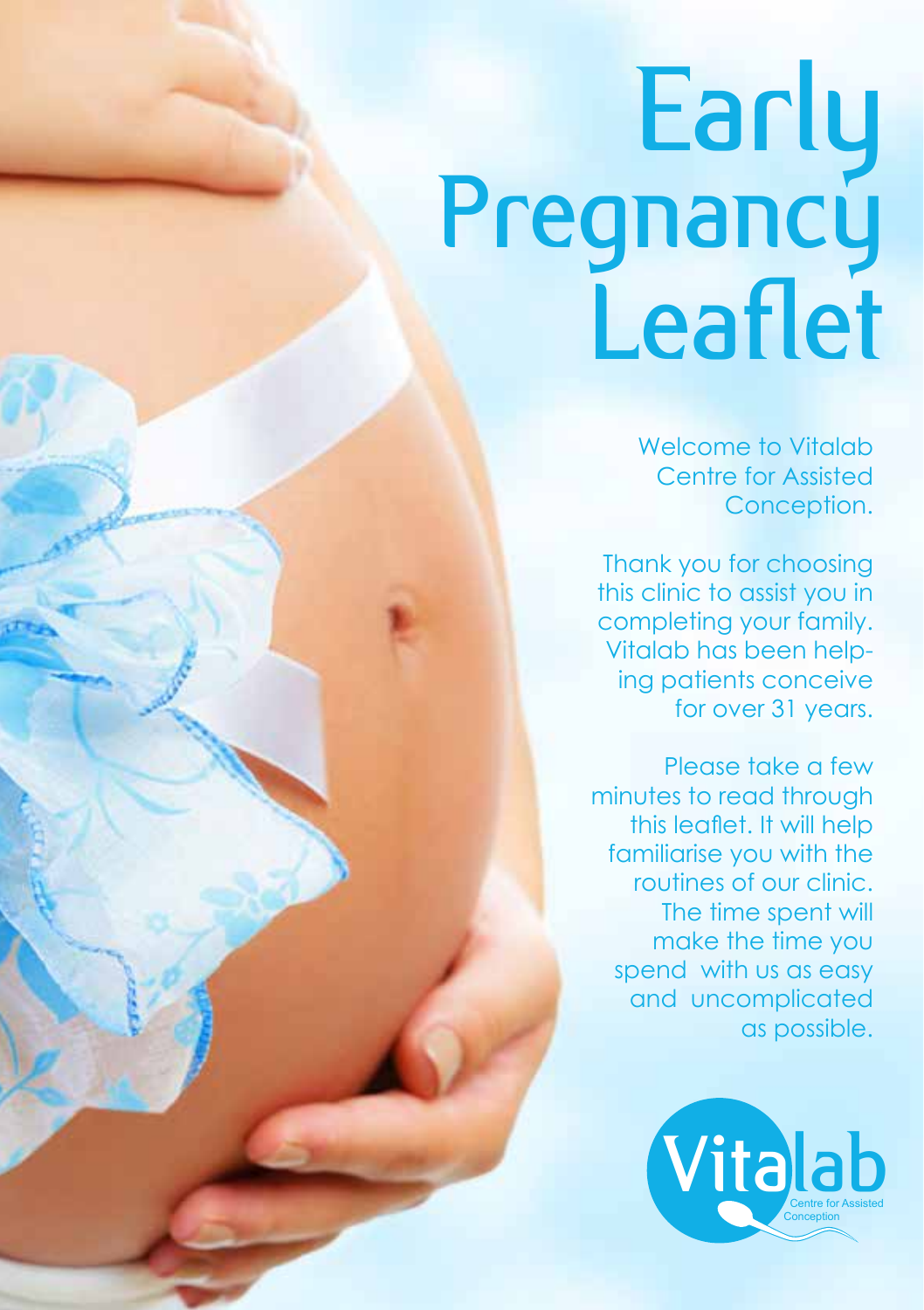## **Leading up to your 7 week scan**

This is a very anxious time for couples and can be a very difficult period.

The symptoms of pregnacy may be very variable and unpredicable. It may be normal to feel no pregnacy symptoms at all. Some patient only notice tiredness and breast tenderness, while other may already be suffering fronm nausea.

The absence of symptoms does not mean that your pregnancy is not healthy.



**Nausea** in early pregnancy should usually be managed with non-pharmaceutical care such as small frequent snacks as opposed to 3 large meals a day.

One should avoid those foods that aggravate nausea. Often eating or drinking ginger may help. There are certain medications which are safe to use if your nausea is very severe.

Please ask your doctor if you feel you are not coping.

**Bleeding** in early pregnancy does not always mean that you are having a miscarriage. Bleeding may be as a result of implantation of the placenta into the uterine lining. There are very few emergencies related to bleeding in early pregnancy and especially before your 7 week scan. Should you experience any bleeding which worries you, please report to the clinic during office hours and your problem will be dealt with as efficiently as possbile.

There is usually no need to visit a casualty. This bleeding is not usually dangerous to the mom and no urgent treatment is required for the pregnancy.

## **Your 7 week scan**

Your first antenatal scan will take place at Vitalab at about 7 weeks of your pregnancy which usually is 5 weeks after your embryo transfer.

This scan is a transvaginal scan as your uterus is still very low in your pelvis and is better seen than with an abdominal scan.

At this scan you should be able to see if you are pregnant with a singleton or multiples and you should be able to see and hear your baby's heart beat for the first time.

Your 7 week scan is covered in your IVF fee. Should you wish to remain an antenatal patient at Vitalab until 10 weeks of pregancy you will be charged an additional R2500 which will cover your care during this period.